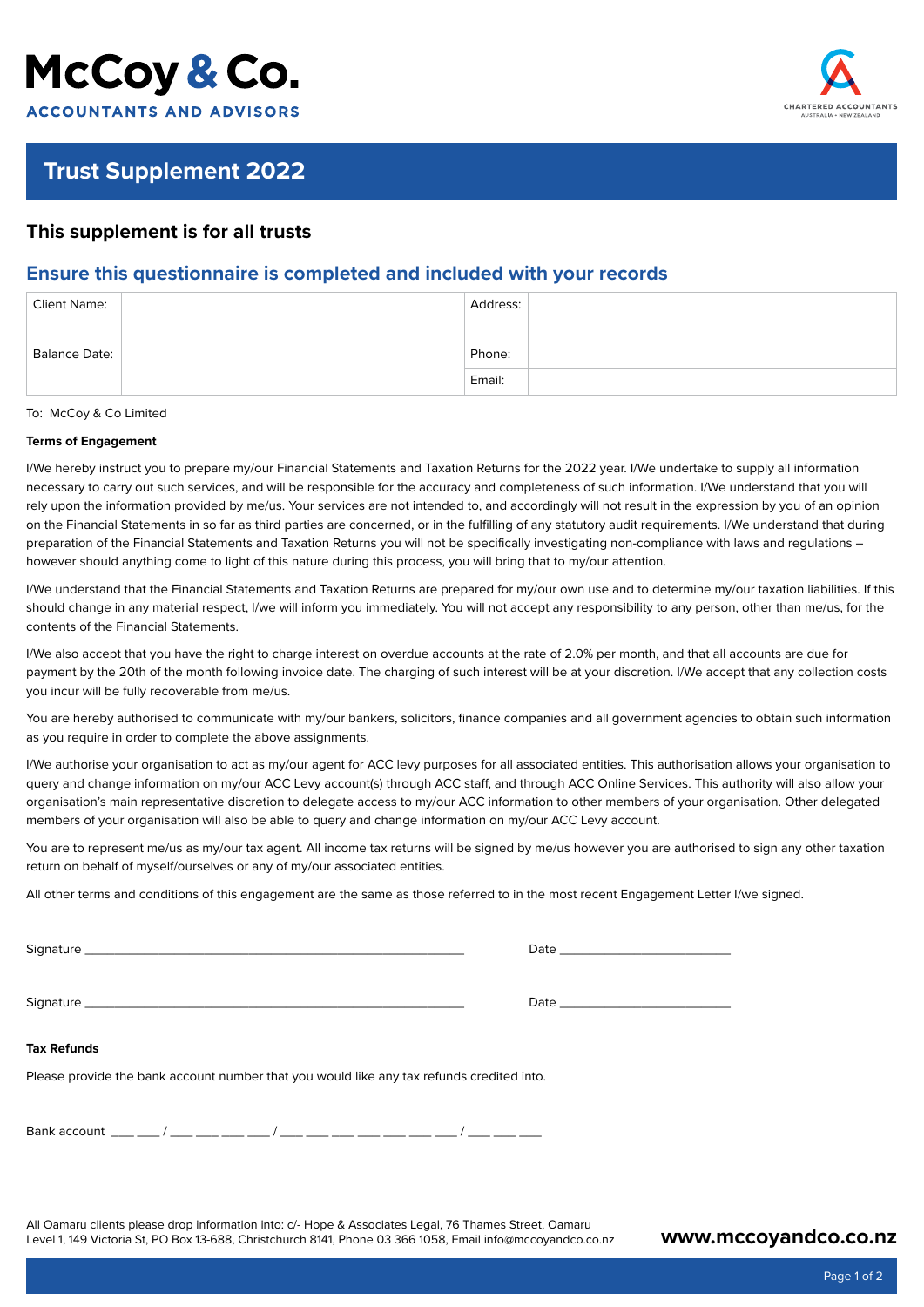# McCoy & Co.

**ACCOUNTANTS AND ADVISORS** 

# **Trust Supplement 2022**

| <b>Records Required</b>                                                                                                                                                                                                                                                                                                                                                                                                                                                                                                                         | <b>Comment</b> |
|-------------------------------------------------------------------------------------------------------------------------------------------------------------------------------------------------------------------------------------------------------------------------------------------------------------------------------------------------------------------------------------------------------------------------------------------------------------------------------------------------------------------------------------------------|----------------|
| <b>IRD Disclosure requirement information (excluding non-active trusts)</b>                                                                                                                                                                                                                                                                                                                                                                                                                                                                     |                |
| If not provided already, could you please provide a copy of the trust deed and any<br>amendments made to this.                                                                                                                                                                                                                                                                                                                                                                                                                                  |                |
| Please provide the following information for all settlors and beneficiaries of the Trust:<br>• Full name                                                                                                                                                                                                                                                                                                                                                                                                                                        |                |
| • Date of birth or commencement date (for non-individuals)<br>• Jurisdiction of tax residency (if not NZ)<br>• IRD number (or Tax Identification Number for those not resident in NZ)                                                                                                                                                                                                                                                                                                                                                           |                |
| Please provide details of any settlements made to the Trust by settlors or any other<br>persons (including those valued at zero)                                                                                                                                                                                                                                                                                                                                                                                                                |                |
| Please provide details of any distributions made to beneficiaries, including the following:<br>• Distributions of accounting income<br>• Distributions of capital, corpus or trust assets<br>• Use of trust property for less than market value<br>• Forgiveness of debt                                                                                                                                                                                                                                                                        |                |
| If not already provided above, can you please provide the following details of any person who<br>has the power to appoint/dismiss a trustee, add/remove a beneficiary, or to amend the trust deed.<br>• Full name<br>• Date of birth or commencement date (for non-individuals)<br>• Jurisdiction of tax residency (if not NZ)                                                                                                                                                                                                                  |                |
| • IRD number (or Tax Identification Number for those not resident in NZ)                                                                                                                                                                                                                                                                                                                                                                                                                                                                        |                |
| <b>Capital Expenditure</b>                                                                                                                                                                                                                                                                                                                                                                                                                                                                                                                      |                |
| Attach details of assets purchased or sold during the year such as motor vehicles, plant and equipment<br>and properties. Where applicable please provide the following details:<br>• Hire purchase or loan agreements<br>• Lease agreements<br>• All legal statements and agreements<br>• Trade-in details<br>• Lost, stolen or scrapped items<br>• Copy of Tax Invoices<br>A copy of last year's Asset and Depreciation Schedule is available on request. We suggest you review<br>the schedule and indicate any assets that no longer exist. |                |
| <b>Legal Documents</b>                                                                                                                                                                                                                                                                                                                                                                                                                                                                                                                          |                |
| Please attach any solicitor's statements. Please provide any new Trust Deeds, minutes, resolutions,<br>beneficiary distributions or other documents, that were not drafted or prepared by McCoy & Co Ltd.                                                                                                                                                                                                                                                                                                                                       |                |
| <b>Gifting Programme</b>                                                                                                                                                                                                                                                                                                                                                                                                                                                                                                                        |                |
| Please advise the date of gifts made to your trust during the financial year. If you have copies of the<br>gifting documentation from your solicitor, please attach these.                                                                                                                                                                                                                                                                                                                                                                      | Date of Gift   |
| <b>Major Transactions</b>                                                                                                                                                                                                                                                                                                                                                                                                                                                                                                                       |                |
| Please attach a list of any major transactions that have occurred during the financial year that affect<br>the Trust.                                                                                                                                                                                                                                                                                                                                                                                                                           |                |
| <b>Mixed Use Assets</b>                                                                                                                                                                                                                                                                                                                                                                                                                                                                                                                         |                |
| Do you own an assets, such as property, boat or plane that are used privately and also to derive<br>income? If so please complete the Mixed Use Assets Supplement.                                                                                                                                                                                                                                                                                                                                                                              |                |